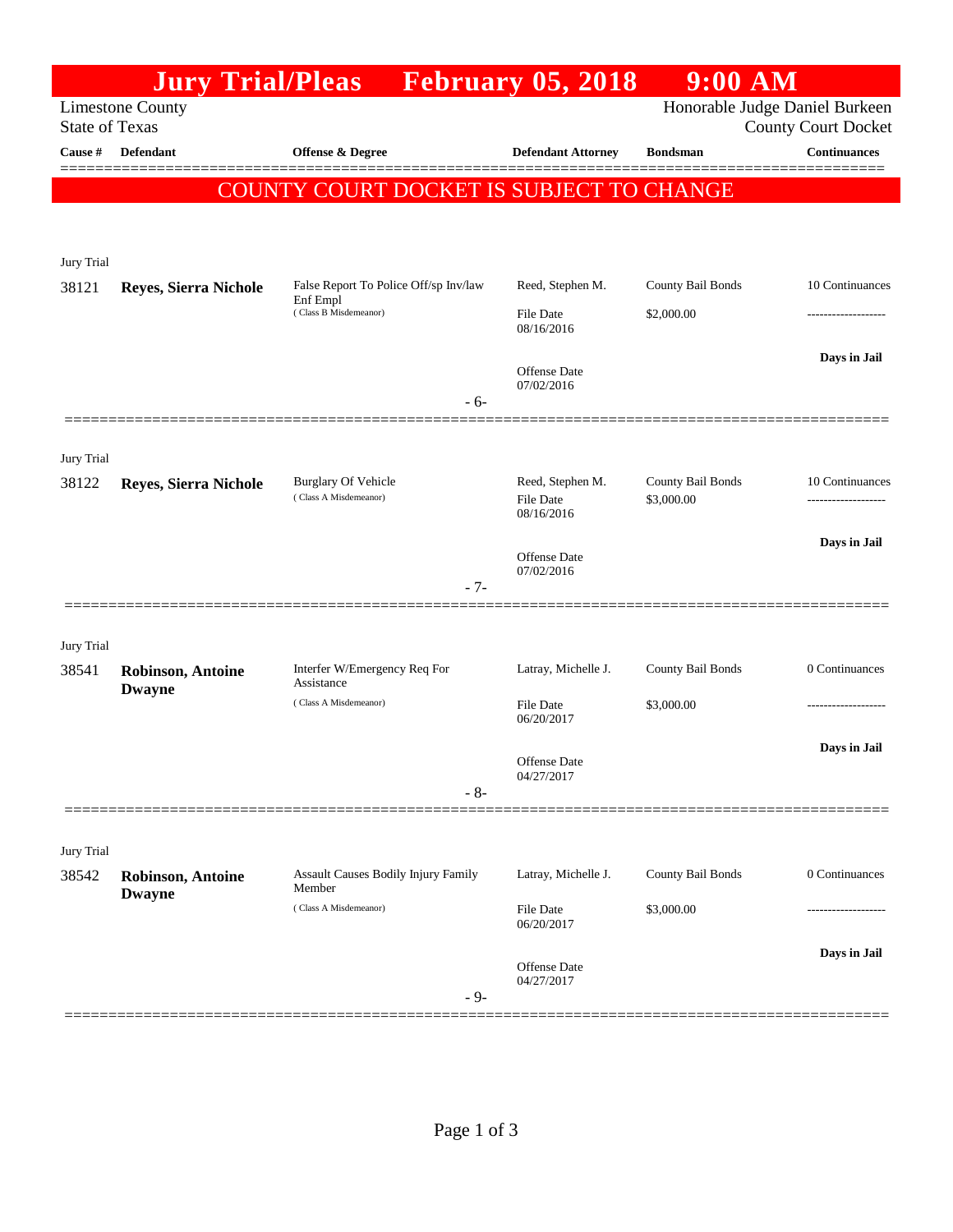|                                                                                    |                                        | <b>Jury Trial/Pleas</b> February 05, 2018     |                                   | $9:00$ AM         |                            |  |  |
|------------------------------------------------------------------------------------|----------------------------------------|-----------------------------------------------|-----------------------------------|-------------------|----------------------------|--|--|
| <b>Limestone County</b><br>Honorable Judge Daniel Burkeen<br><b>State of Texas</b> |                                        |                                               |                                   |                   |                            |  |  |
|                                                                                    |                                        |                                               |                                   |                   | <b>County Court Docket</b> |  |  |
| Cause #                                                                            | <b>Defendant</b>                       | <b>Offense &amp; Degree</b>                   | <b>Defendant Attorney</b>         | <b>Bondsman</b>   | <b>Continuances</b>        |  |  |
|                                                                                    |                                        | COUNTY COURT DOCKET IS SUBJECT TO CHANGE      |                                   |                   |                            |  |  |
|                                                                                    |                                        |                                               |                                   |                   |                            |  |  |
|                                                                                    |                                        |                                               |                                   |                   |                            |  |  |
| Jury Trial<br>38549                                                                | Green, Michael                         | Interfer W/Emergency Req For                  | Tate, Greg                        | County Bail Bonds | 9 Continuances             |  |  |
|                                                                                    | Edward                                 | Assistance<br>(Class A Misdemeanor)           |                                   |                   |                            |  |  |
|                                                                                    |                                        |                                               | File Date<br>06/22/2017           | \$3,000.00        |                            |  |  |
|                                                                                    |                                        |                                               |                                   |                   | Days in Jail               |  |  |
|                                                                                    |                                        |                                               | <b>Offense Date</b><br>05/19/2017 |                   |                            |  |  |
|                                                                                    |                                        | $-1-$                                         |                                   |                   |                            |  |  |
|                                                                                    |                                        |                                               |                                   |                   |                            |  |  |
| Jury Trial                                                                         |                                        |                                               |                                   |                   |                            |  |  |
| 38550                                                                              | <b>Green, Michael</b><br>Edward        | Assault Causes Bodily Injury Family<br>Member | Tate, Greg                        | County Bail Bonds | 9 Continuances             |  |  |
|                                                                                    |                                        | (Class A Misdemeanor)                         | <b>File Date</b><br>06/22/2017    | \$3,000.00        |                            |  |  |
|                                                                                    |                                        |                                               |                                   |                   |                            |  |  |
|                                                                                    |                                        |                                               | Offense Date                      |                   | Days in Jail               |  |  |
|                                                                                    |                                        | $-2-$                                         | 05/19/2017                        |                   |                            |  |  |
|                                                                                    |                                        |                                               |                                   |                   |                            |  |  |
| Jury Trial                                                                         |                                        |                                               |                                   |                   |                            |  |  |
| 38551                                                                              | Green, Michael                         | <b>Unlawful Restraint</b>                     | Tate, Greg                        | County Bail Bonds | 9 Continuances             |  |  |
|                                                                                    | Edward                                 | (Class A Misdemeanor)                         | File Date                         | \$3,000.00        |                            |  |  |
|                                                                                    |                                        |                                               | 06/22/2017                        |                   |                            |  |  |
|                                                                                    |                                        |                                               | <b>Offense Date</b>               |                   | Days in Jail               |  |  |
|                                                                                    |                                        |                                               | 05/19/2017                        |                   |                            |  |  |
|                                                                                    |                                        | $-3-$                                         |                                   |                   |                            |  |  |
|                                                                                    |                                        |                                               |                                   |                   |                            |  |  |
| Jury Trial                                                                         |                                        | Assault Causes Bodily Injury Family           | Moore, David E.                   | Larry Thompson    | 5 Continuances             |  |  |
| 38593                                                                              | <b>Thompson, Larry</b><br><b>Allen</b> | Member                                        |                                   |                   |                            |  |  |
|                                                                                    |                                        | (Class A Misdemeanor)                         | <b>File Date</b><br>08/03/2017    | \$3,000.00        |                            |  |  |
|                                                                                    |                                        |                                               |                                   |                   | Days in Jail               |  |  |
|                                                                                    |                                        |                                               | Offense Date<br>05/31/2017        |                   |                            |  |  |
|                                                                                    |                                        | $-11-$                                        |                                   |                   |                            |  |  |
|                                                                                    |                                        |                                               |                                   |                   |                            |  |  |